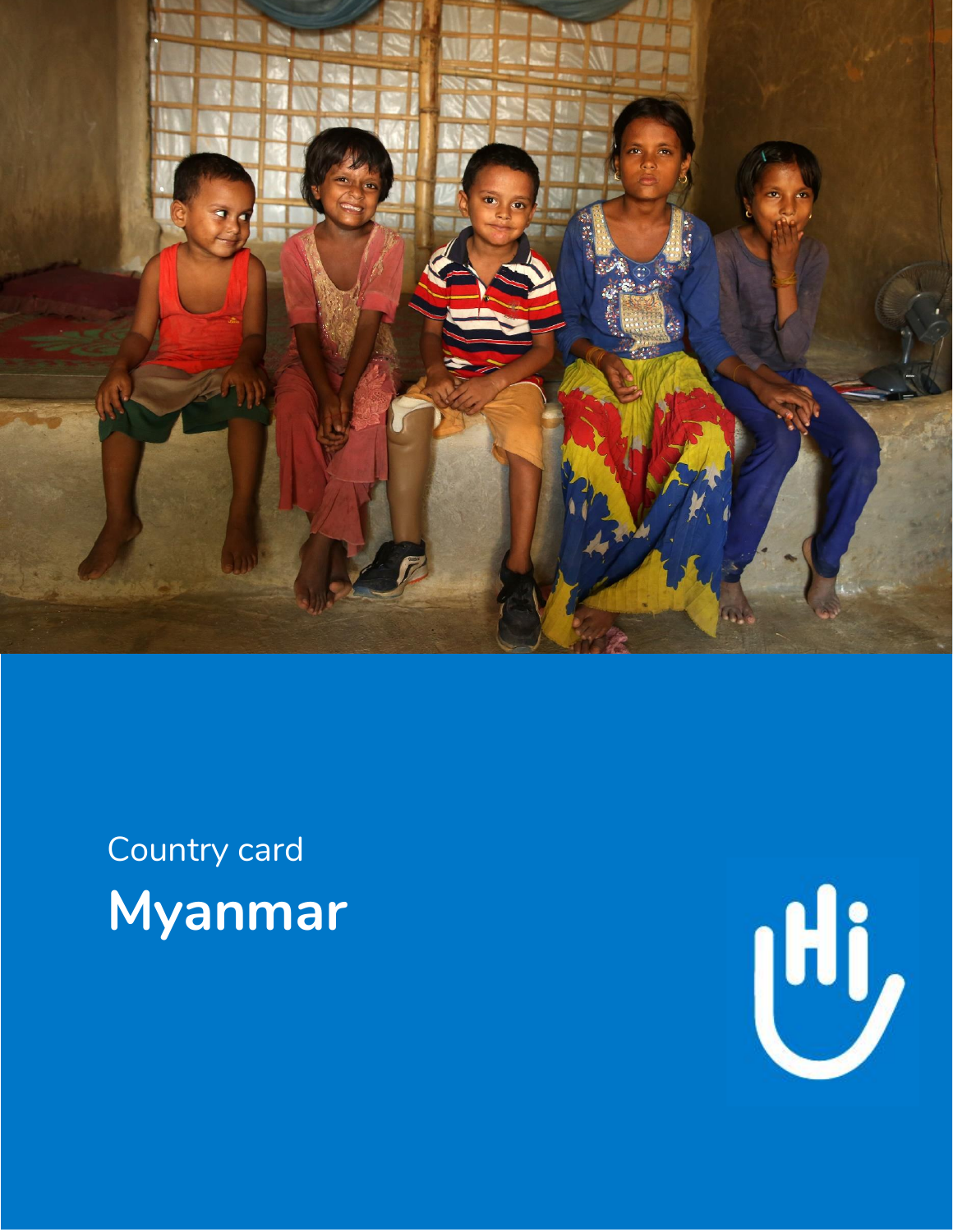

 $\overline{a}$ 

### **General data of the country**

#### **a. Key General Indicators**

| Country <sup>1</sup>                      | <b>Myanmar</b> | <b>Neighboring</b><br>country<br>(Thailand) | <b>France</b> |  |
|-------------------------------------------|----------------|---------------------------------------------|---------------|--|
| Population                                | 54.409.794     | 69.799.978                                  | 67.391.582    |  |
| <b>IHDI</b>                               | 0.581          | 0.78                                        | 0.90          |  |
| <b>Maternal</b><br>mortality              | 250            | 37                                          | 8             |  |
| Gender<br><b>Development</b><br>Index     | 0.954          | 1.008                                       | 0.987         |  |
| Population<br>under HCR<br>mandate        |                | 102.245                                     | 368,352       |  |
| <b>INFORM</b><br>index                    | 6.3            | $\overline{\mathcal{A}}$                    | 2.2           |  |
| <b>Fragile State</b><br><b>Index</b>      | 76.86          | 70.81                                       | 30.48         |  |
| <b>GINI Index</b>                         | 94             | 36.4                                        | 31.6          |  |
| <b>Public Social</b><br><b>Protection</b> | 1              | 3.7                                         | 31.7          |  |

#### **b. Humanitarian law instruments ratified by the country**

| Humanitarian law instruments                                       | <b>Status</b>   |
|--------------------------------------------------------------------|-----------------|
| Mine Ban Treaty                                                    | not signed      |
| Cluster<br>Convention<br><b>on</b><br><b>Munitions</b>             | not signed      |
| UN Convention on the Rights of<br><b>Persons with Disabilities</b> | Ratified (2011) |
| Convention on Conventional<br><b>Weapons</b>                       | not signed      |

<sup>&</sup>lt;sup>1</sup> [https://hinside.hi.org/intranet/jcms/pl1\\_2540344/fr/2020-update-country-indicators-2ndary-data-/-donnees](https://hinside.hi.org/intranet/jcms/pl1_2540344/fr/2020-update-country-indicators-2ndary-data-/-donnees-secondaires-mises-a-jour)[secondaires-mises-a-jour](https://hinside.hi.org/intranet/jcms/pl1_2540344/fr/2020-update-country-indicators-2ndary-data-/-donnees-secondaires-mises-a-jour)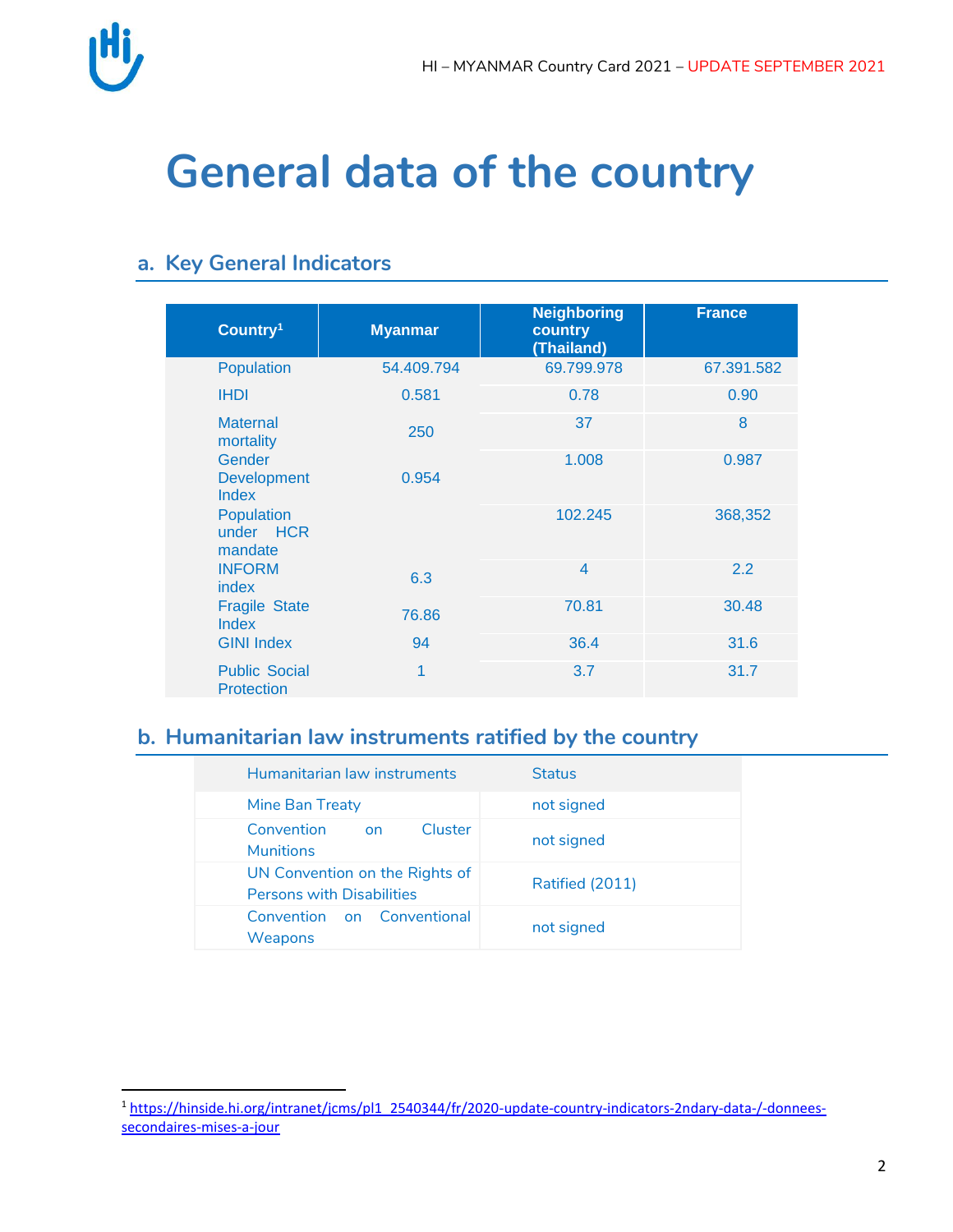

#### **c. Geopolitical analysis**

#### **1. Social/cultural/demographic elements**

Myanmar is a very diverse country where, according to the census run in 2014, at least 135 ethnicities coexist, speak different languages and practice different religions. The country is articulated in 7 regions (Ayeyawady, Bago, Magway, Mandalay, Sagaing, Taninthayi, and Yangon) and 7 states: Chin, Kachin, Kayah, Kayin, Mon, Rakhine (Arakan), Shan. The states are usually the areas of the country where the Union Government and independent entities related to the main local minority coexist, often shifting between open war and moments of relative calm. In 2021, parts of the territories located in the states are under the control of the Central government, while the rest is ruled by parallel entities linked to the Ethnic Armed Groups (EAO).

#### **2. Historical background**

After the independence from Great Britain, gained in 1948, Myanmar went through almost 60 years of unrest. The central government, led by a series of military juntas and oriented to what has been called "the Myanmar way to socialism", was opposed by numerous ethnic minorities claiming independence. Ethnic and religious diversification, control of the numerous natural resources and of drug traffic, material and psychological oppression from the central government are among the main reasons of the long lasting turmoil. The population living in the conflict areas has long coped with war, double taxation, internal displacement, land confiscation. Some have left the country, including the 100.000 refugees located in Thailand since 1984. The country has been almost completely isolated until the early 2000s, with the exception of relations with China.

In November 2015 the country hosted its first democratic elections, that ushered in the victory of the NLD (National League for Democracy) headed by Aung San Su Kyi, who became State Counselor and Minister of Foreign Affairs  $^2$ . According to the 2008 constitution, 25% of the sits in the Parliament and some key ministries were still held by the Military, while a partial reshuffle took place in the other  $75\%$ <sup>3</sup>.

In November 2020, Myanmar held new national elections in which the NLD increased its share of the vote, winning 396 out of 476 contested seats in parliament. The military-backed USDP won just 33 seats. The military called on the Union Election Commission to investigate the vote, claiming irregularities on the voter lists, but the Commission rejected the request.

On 1<sup>st</sup> of February 2021, shortly before the new government was due to take office and convene parliament, the military declared a state of emergency and took back the power. Dozens of opposition politicians were detained, including Aung San Suu Kyi and the NLD's senior leadership, a move condemned by the UN Secretary-General. Since then, the vast majority of the population entered in a civil disobedience movement.

 $\overline{\phantom{a}}$ <sup>2</sup> The constitution forbids her to access the position of President.

<sup>&</sup>lt;sup>3</sup> However, many positions at state and national level are currently held by "civilians" who have been military until very recently.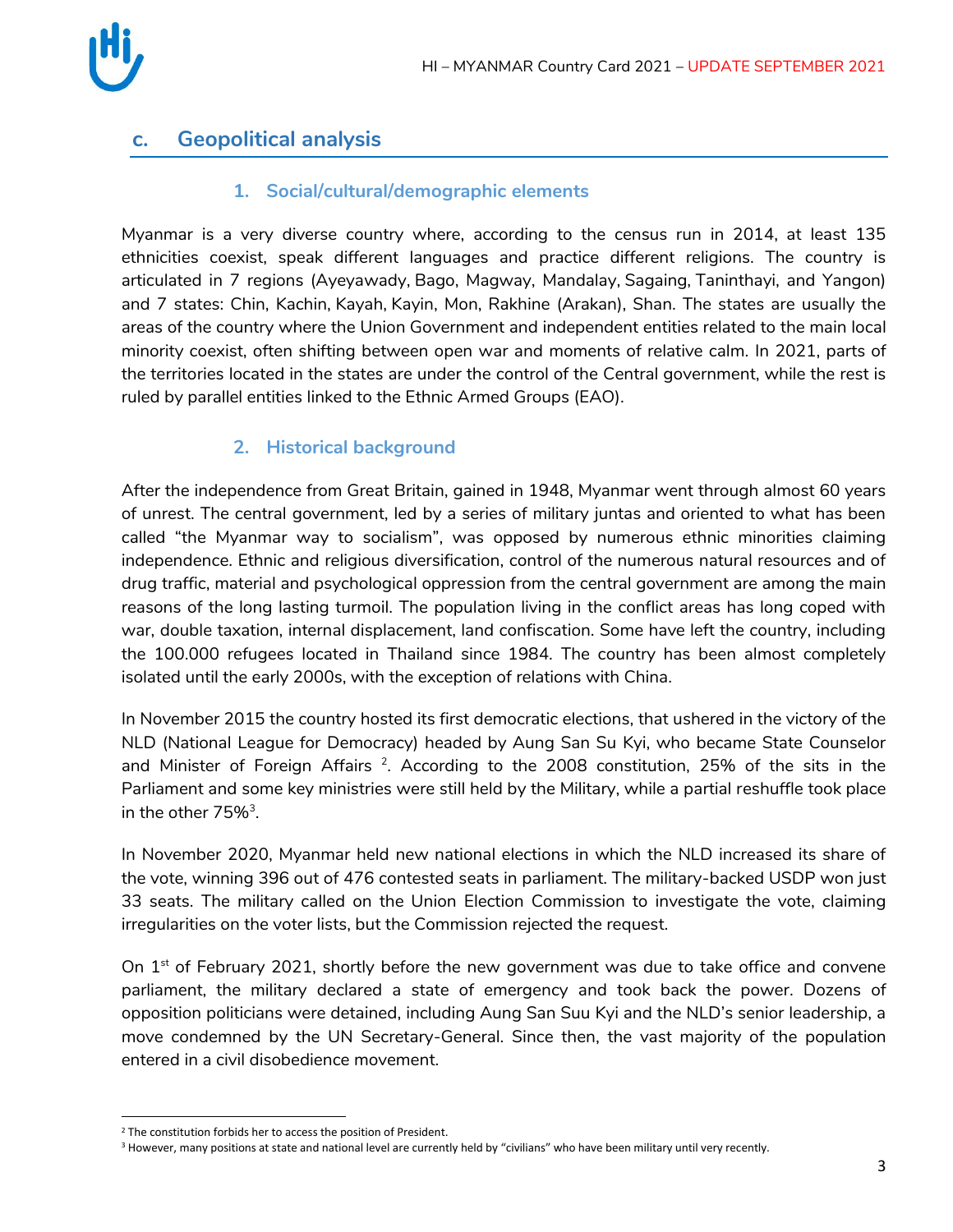

#### **3. Economic elements**

Since the transition to a civilian government, Burma has begun an economic overhaul aimed at attracting foreign investment and reintegrating into the global economy. Economic reforms have included establishing re-writing the Foreign Investment Law in 2012 to allow more foreign investment participation, enacting a new Anti-corruption Law in September 2013, and granting licenses to nine foreign banks in 2014 and four more foreign banks in 2016.

The government's commitment to reform, and the subsequent easing of most Western sanctions, led to accelerated growth. Myanmar's abundant natural resources, young (and cheap) labour force, and proximity to Asia's dynamic economies have attracted foreign investment in the energy sector, garment industry, information technology, and food and beverages

Despite these improvements, living standards have not improved for the majority of the people residing in rural areas. Burma remains one of the poorest countries in Asia – approximately 26% of the country's 51 million people live in poverty.

Since the start of the COVID pandemic in 2020 and even more since the political crisis from February 2021, economy and financial services have collapsed and foreign investments have decreased, announcing a strong setback in the level of development and putting at risk of extreme poverty more than 50% of the population.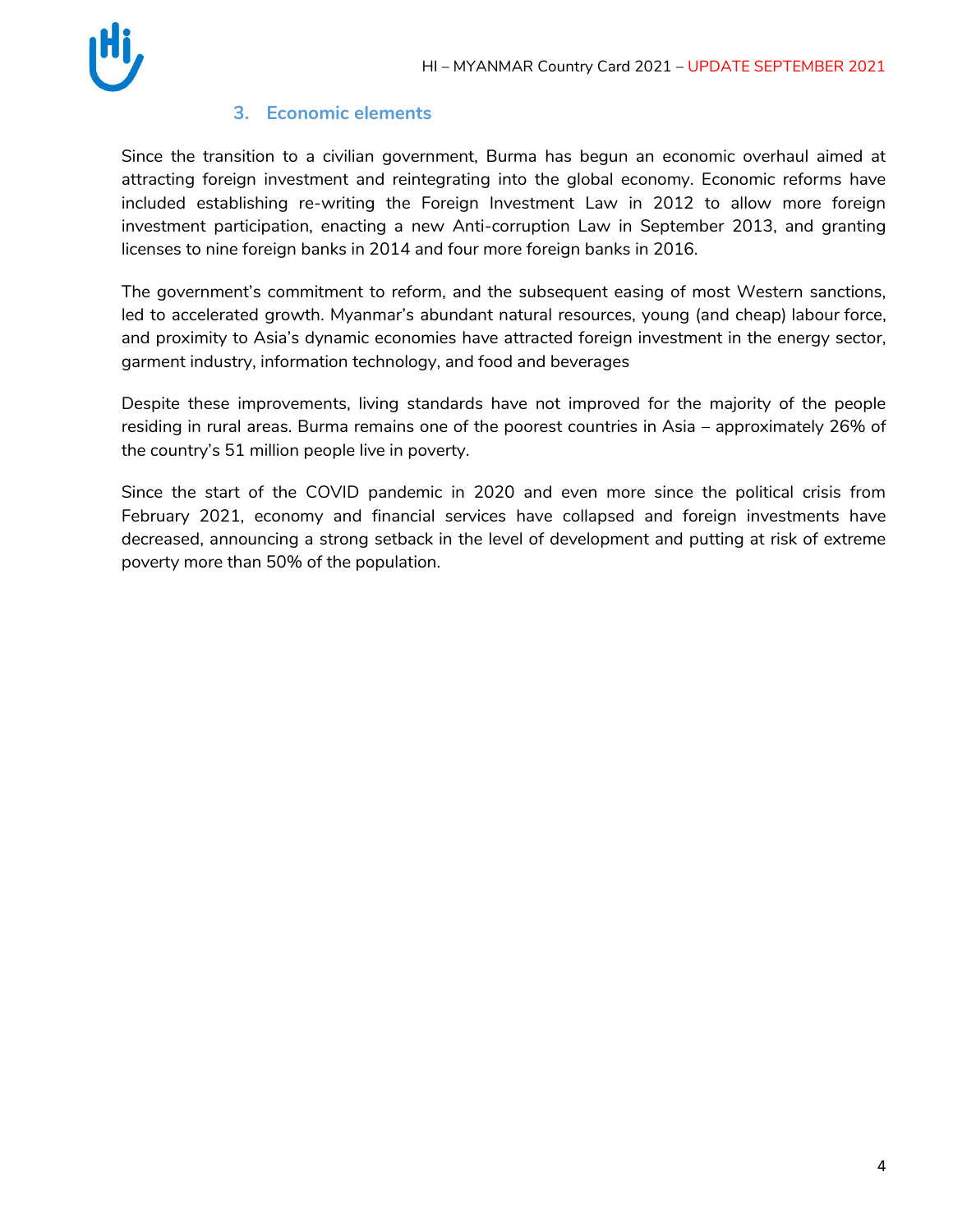

## **HI Team and intervention areas**

#### **The HI Myanmar program has 140 staff members**

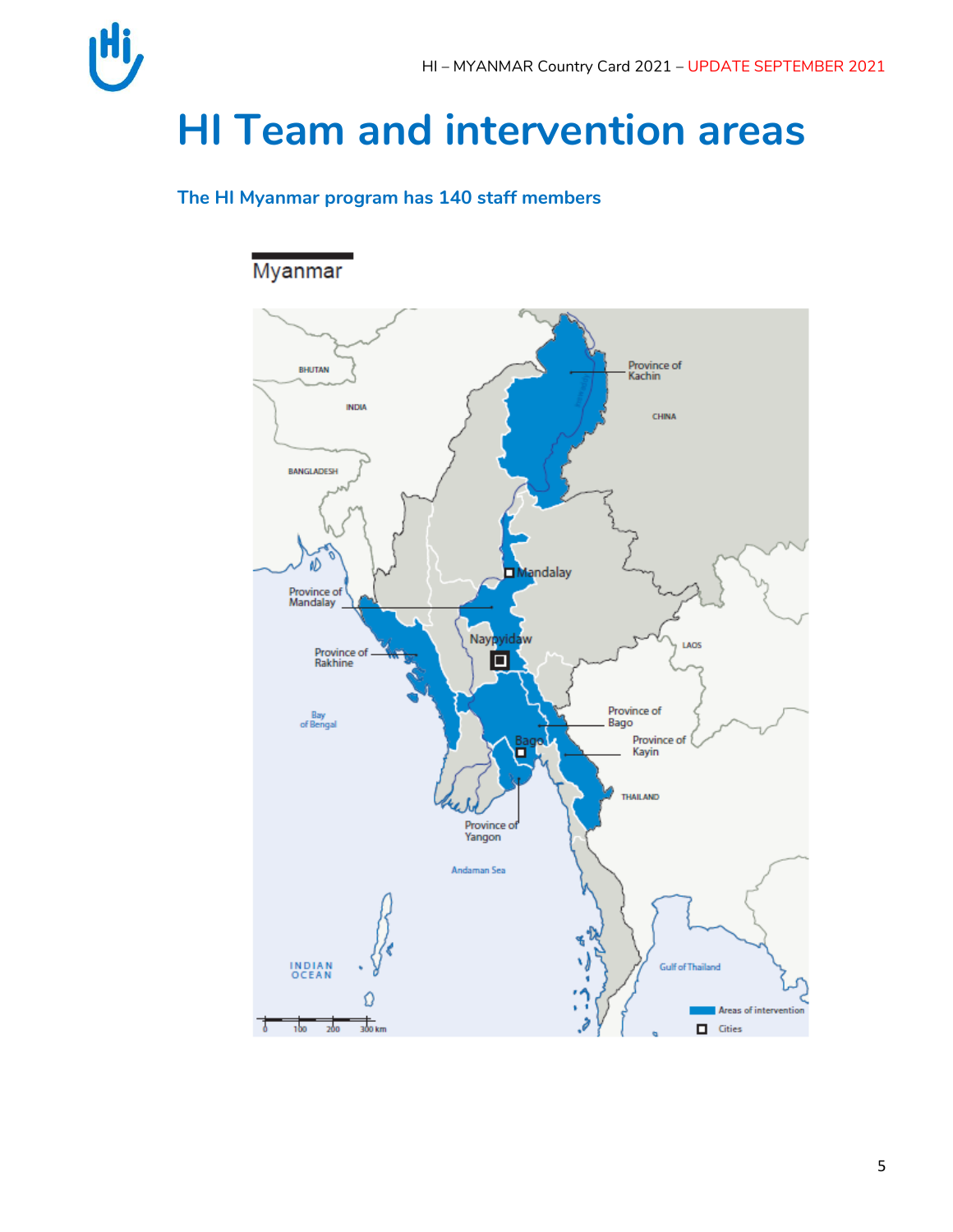

## **Summary of HI presence in the country**

Negotiation between HI and the Myanmar government started in 1994, but the first operations are dated 2008, following cyclone Nargis. The program, mainly focused on emergency response, was closed at the end of the response operations. In 2013, after a new exploratory mission, the program was reopened, initially focused on the possibility of starting humanitarian mine action.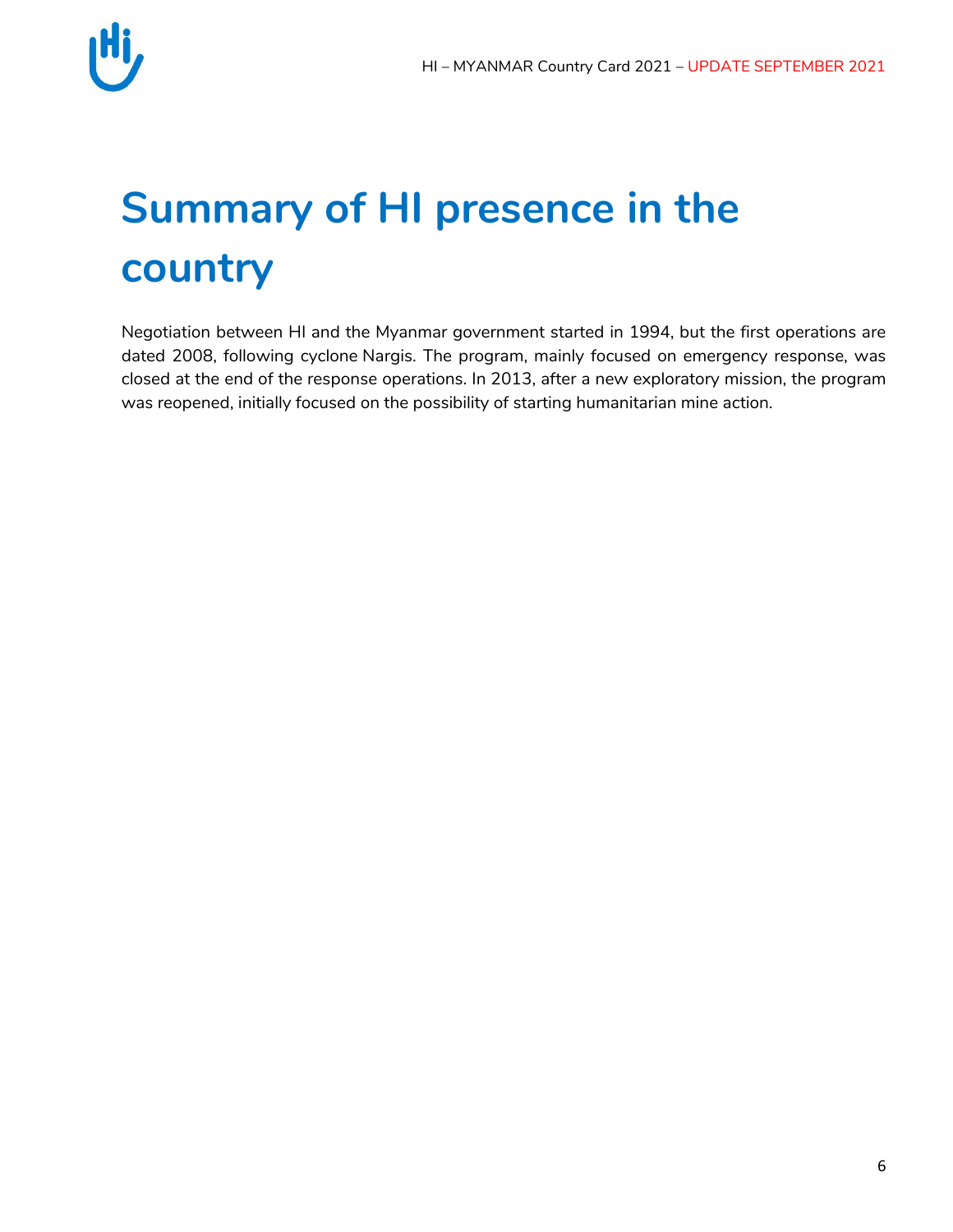### **Overview on ongoing projects**

Sectors of services where HI conducts projects and focus on beneficiaries and operational partnerships

| Main sectors of<br>intervention                | Objective<br>of <sub>1</sub><br>project<br>$\mathsf{in}$<br>the<br>sector                                                                                                                                                     | Main activities                                                                                                                                                         | <b>Beneficiaries</b>                                                                                                                                                                                                        | Final<br><b>Beneficiarie</b><br>S   | <b>Partners</b>                                                                                                                                                                                  | Location                           | Dates of beginning<br>the<br><sub>of</sub><br>end<br>and<br>project and donors<br>and funding it                                                                                                                                                                                                                        |
|------------------------------------------------|-------------------------------------------------------------------------------------------------------------------------------------------------------------------------------------------------------------------------------|-------------------------------------------------------------------------------------------------------------------------------------------------------------------------|-----------------------------------------------------------------------------------------------------------------------------------------------------------------------------------------------------------------------------|-------------------------------------|--------------------------------------------------------------------------------------------------------------------------------------------------------------------------------------------------|------------------------------------|-------------------------------------------------------------------------------------------------------------------------------------------------------------------------------------------------------------------------------------------------------------------------------------------------------------------------|
| <b>Rehabilitation</b>                          | Strengthening<br>community and<br>Institutional<br>resilience to<br>natural hazards in<br>Myanmar; and<br>providing<br>rehabilitation<br>support for people<br>with disabilities<br>affected by<br>conflict in Kayin<br>state | Capacity<br>building of<br>Institutions,<br>hospital staff,<br>emergency units<br>strengthening<br>the quality of<br>services offered<br>to people with<br>disabilities | <b>PwD</b> identified<br>and located<br><b>Referred</b><br>survivors to<br>physical<br>rehabilitation.<br>Representatives<br>of local and<br>political<br>authorities<br>Representatives<br>of international<br><b>NGOs</b> | Conflict<br>affected<br>communities | MPHA, ICRC, KBC,<br>KDG, Myanmar<br><b>Independent Living</b><br>Initiative-MILI,<br><b>Thazin Community</b><br>Development<br>Institute -TCDI and<br><b>Center for Social</b><br>Integrity- CSI | Kayin, Bago,<br>Kachin,<br>Rakhine | $01/01/2018 -$<br>31/12/2022<br>(Luxembourg MoFA)<br>$01/04/2020 -$<br>30/09/2021 (ECHO /<br>Luxembourg MoFA)<br>$17/08/2020 -$<br>16/07/2023 (BMZ)<br>$01/05/2021 -$<br>30/04/2022 (ECHO /<br><b>Luxembourg MoFA)</b><br>$31/07/2021 -$<br>31/07/2022 (MHF)<br><b>Fondation de France</b><br>01/01/2020-<br>31/12/2022 |
| <b>Inclusive</b><br>disaster risk<br>reduction | Strengthening<br>community and<br>Institutional                                                                                                                                                                               | Capacity<br><b>Building of</b><br>Institutions,                                                                                                                         | Partners' staff<br>trained (technical,<br>educational, etc.);                                                                                                                                                               | Urban<br>communities<br>affected by | <b>Yangon General</b><br>Hospital; Mandalay<br><b>General Hospital;</b>                                                                                                                          | Mandalay,<br>Yangon,               | $01/04/2020 -$<br>30/09/2021<br>(ECHO / Luxembourg                                                                                                                                                                                                                                                                      |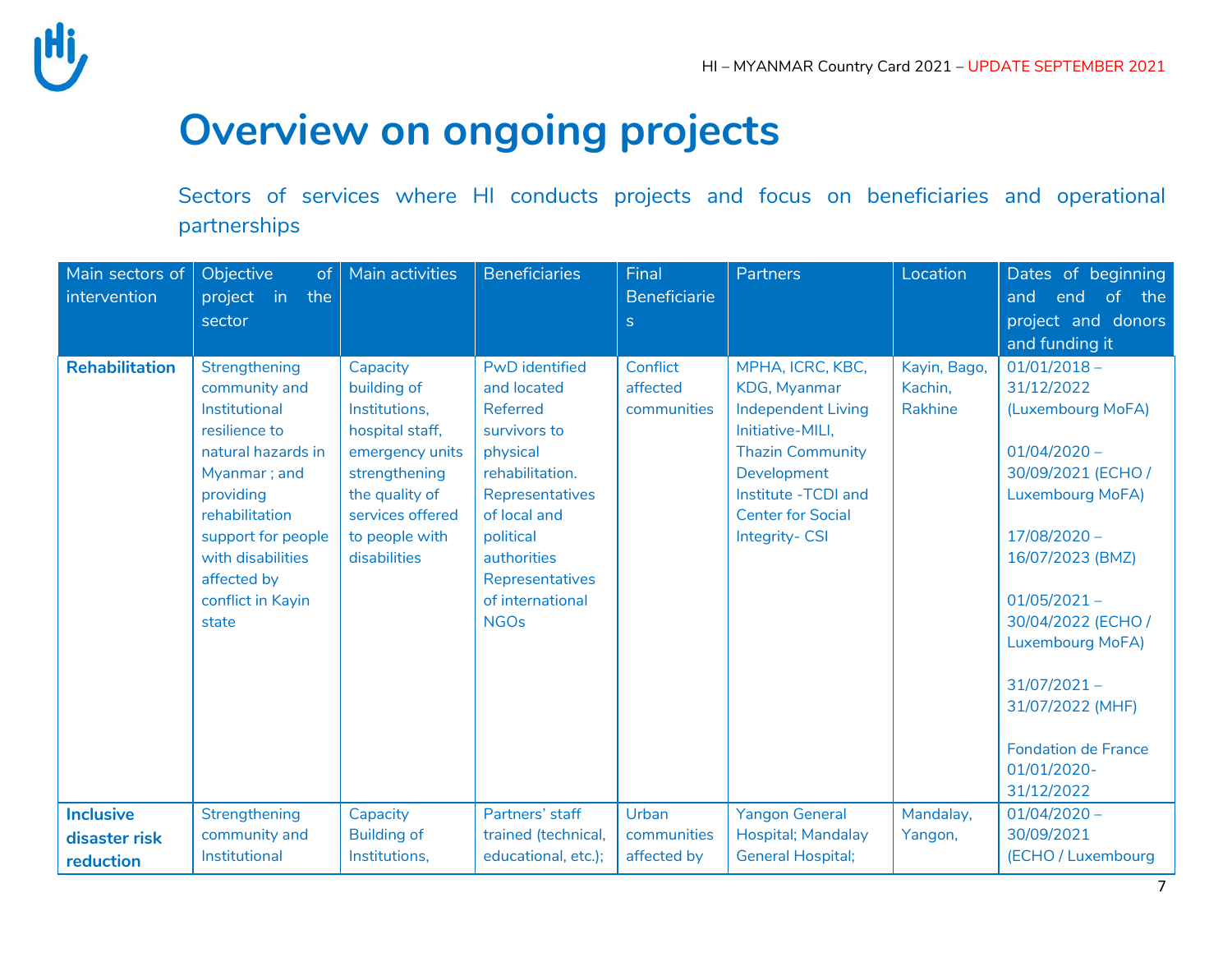

|                                 | resilience to<br>natural hazards in<br>Myanmar.                                                                         | <b>Hospital Staff</b><br>(Emergency<br>Units);<br>advocacy<br>(National Plans);<br>capacity building<br>of international<br>actors on<br>inclusive<br><b>Disaster Risk</b><br>Management<br>(DRM); capacity<br>building of<br><b>Disabled</b><br>People's<br>Organisations | <b>Disaster</b><br>management<br>training centre<br>Community<br>members | disasters and<br>communicabl<br>e diseases | North Okkalapa<br><b>General Hospital;</b><br>Yangon and<br><b>Mandalay Children</b><br>Hospitals;<br>ActionAid; PLAN;<br><b>UNHABITAT; UK-</b><br>Med |             | MoFA)<br>$17/08/2020 -$<br>16/07/2023<br>(BMZ)    |
|---------------------------------|-------------------------------------------------------------------------------------------------------------------------|----------------------------------------------------------------------------------------------------------------------------------------------------------------------------------------------------------------------------------------------------------------------------|--------------------------------------------------------------------------|--------------------------------------------|--------------------------------------------------------------------------------------------------------------------------------------------------------|-------------|---------------------------------------------------|
| <b>Inclusive</b><br>livelihoods | Improvement of<br>socioeconomic<br>conditions of<br>accident survivors<br>and victims<br>through livelihood<br>services | (DPOs)<br>Identification,<br>needs<br>assessment and<br>referral of<br>persons with<br>disabilities<br>(PwDs) and their<br>families to<br>appropriate<br>livelihood                                                                                                        | Mine/ERW<br>survivors and<br>PwDs and their<br>families                  | Communities<br>affected by<br>conflict     | <b>Myanmar Physically</b><br>Handicapped<br>Association<br>(MPHA); Department<br>of Social Welfare<br>(DSW)                                            | Bago, Kayin | $01/01/2018 -$<br>31/12/2022<br>(Luxembourg MoFA) |
|                                 |                                                                                                                         | services ; set up<br>of Victim<br>Assistance<br>Centres;<br>production of<br>Service<br><b>Providers</b><br>Directory                                                                                                                                                      |                                                                          |                                            |                                                                                                                                                        |             |                                                   |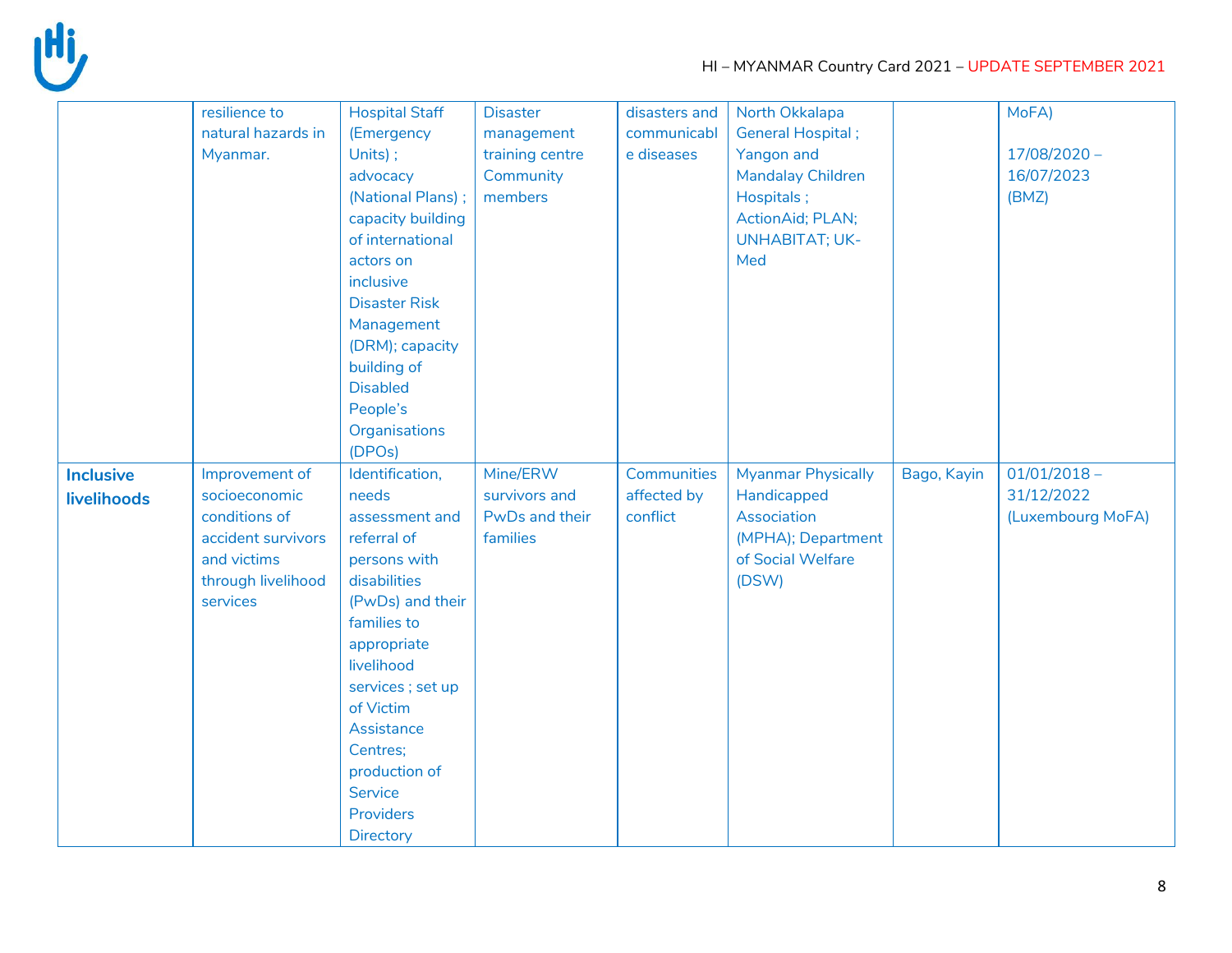

| <b>Psycho-social</b>  | Improvement of         | Set up of Victim     | Mine / Explosive        | Communities        | <b>Myanmar Physically</b>   | Bago, Kayin, | 01/04/2021-                |
|-----------------------|------------------------|----------------------|-------------------------|--------------------|-----------------------------|--------------|----------------------------|
| support               | socioeconomic          | Assistance           | Remnant                 | affected by        | Handicapped                 | Kachin,      | 31/03/2022                 |
|                       | conditions of          | Centres;             | Weapons (ERW)           | conflict           | Association                 | Rakhine      | (Luxembourg MoFA)          |
|                       | accident survivors     | Production of        | survivors trained       |                    | (MPHA); KBC, MILI,          |              |                            |
|                       | and victims            | Service              | in peer-to-peer         |                    | <b>TCDI and CSI</b>         |              | $01/05/2021 -$             |
|                       | through Psycho         | Providers            | counselling to          |                    | <b>Commitments to</b>       |              | 30/04/2022 (ECHO)          |
|                       | <b>Social Services</b> | Directory; Peer-     | support other           |                    | <b>Affected Populations</b> |              | $31/07/2021 -$             |
|                       | (PSS)                  | to-peer              | victims                 |                    |                             |              | 31/07/2022 (MHF)           |
|                       |                        | counselling; PSS     |                         |                    |                             |              |                            |
|                       |                        |                      |                         |                    |                             |              | <b>Fondation de France</b> |
|                       |                        |                      |                         |                    |                             |              | $(01/01/2020 -$            |
|                       |                        |                      |                         |                    |                             |              | 31/12/2022)                |
|                       | Communities            | Real-time data       | Communities             | Communities        | <b>KDG</b>                  | Kachin       | $01/09/2020 -$             |
| <b>Humanitarian</b>   |                        |                      |                         |                    |                             |              |                            |
| <b>Mine Action</b>    | living in targeted     | management           |                         | affected by        | (Kachin Development         |              | 31/07/2022                 |
|                       | landmine/ERW           | system for mine      |                         | conflict           | Group)                      |              | (Centre de Crise et de     |
|                       | affected areas         | action database      |                         |                    |                             |              | Soutien)                   |
|                       | better manage          | Implementation       |                         |                    |                             |              |                            |
|                       | related risks          | of a sustainable     |                         |                    |                             |              |                            |
|                       | (community-based       | model for RE         |                         |                    |                             |              |                            |
|                       | RE delivery and        | and capacities to    |                         |                    |                             |              |                            |
|                       | risk management)       | report risks         |                         |                    |                             |              |                            |
|                       |                        | <b>Mine Risk</b>     |                         |                    |                             |              |                            |
|                       |                        | <b>Education and</b> |                         |                    |                             |              |                            |
|                       |                        | Non-Technical        |                         |                    |                             |              |                            |
|                       |                        | survey               |                         |                    |                             |              |                            |
| <b>Rehabilitation</b> | Disability and / or    | Early emergency      | <b>Children Under-5</b> | <b>Communities</b> | <b>ACF</b>                  | Rakhine      | $31/07/2021 -$             |
| / Maternal and        | health                 | intervention         |                         | affected by        |                             |              | 31/07/2022 (MHF)           |
| <b>Child Health</b>   | complications is       | through              | Children with           | conflict           |                             |              |                            |
|                       | prevented              | provision of         | disabilities            |                    |                             |              |                            |
|                       | (physical and/or       | physical and         |                         |                    |                             |              |                            |
|                       | mental) through        | functional           | <b>Pregnant and</b>     |                    |                             |              |                            |
|                       | enhanced early         | rehabilitation       | Lactating women         |                    |                             |              |                            |
|                       | identification /       | services and/or      |                         |                    |                             |              |                            |
|                       | detection of           | <b>Mental Health</b> | Women with              |                    |                             |              |                            |
|                       | difficulties and       | Psycho social        | disabilities            |                    |                             |              |                            |
|                       | early intervention     | services             |                         |                    |                             |              |                            |
|                       |                        |                      |                         |                    |                             |              |                            |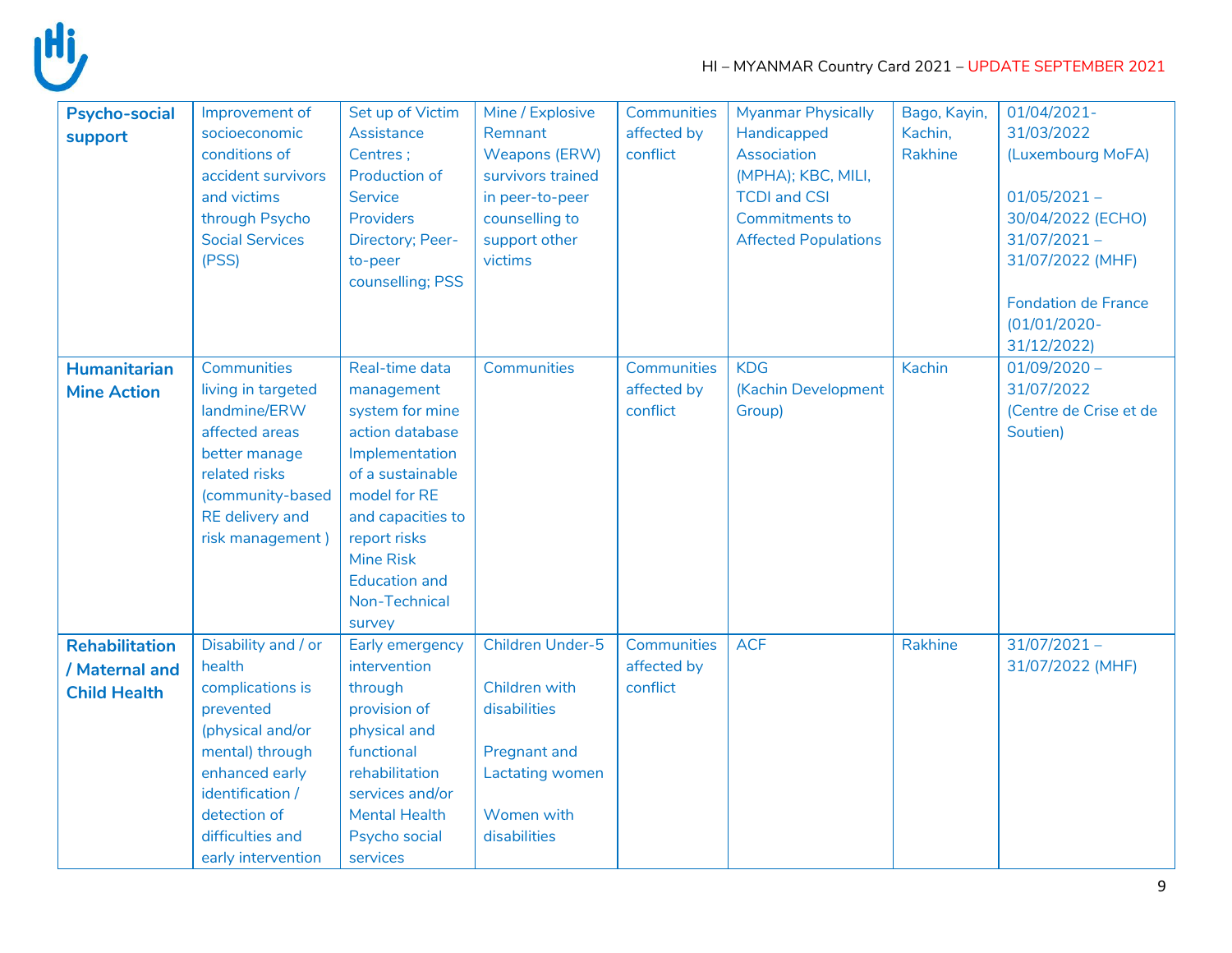

| (MHPSS) in case   | <b>Health Personnel</b> |
|-------------------|-------------------------|
| of disaster       |                         |
| (man-made or      | Community               |
| natural) to avoid | workers                 |
| development of    |                         |
| complication      |                         |
| /disability (both |                         |
| mental health     |                         |
| issues and/or     |                         |
| physical          |                         |
| limitations)      |                         |
| Emergency         |                         |
| physical and      |                         |
| functional        |                         |
| rehabilitation    |                         |
| services (direct  |                         |
| or through        |                         |
| partners)         |                         |
| including         |                         |
| provision of      |                         |
| technical aids    |                         |